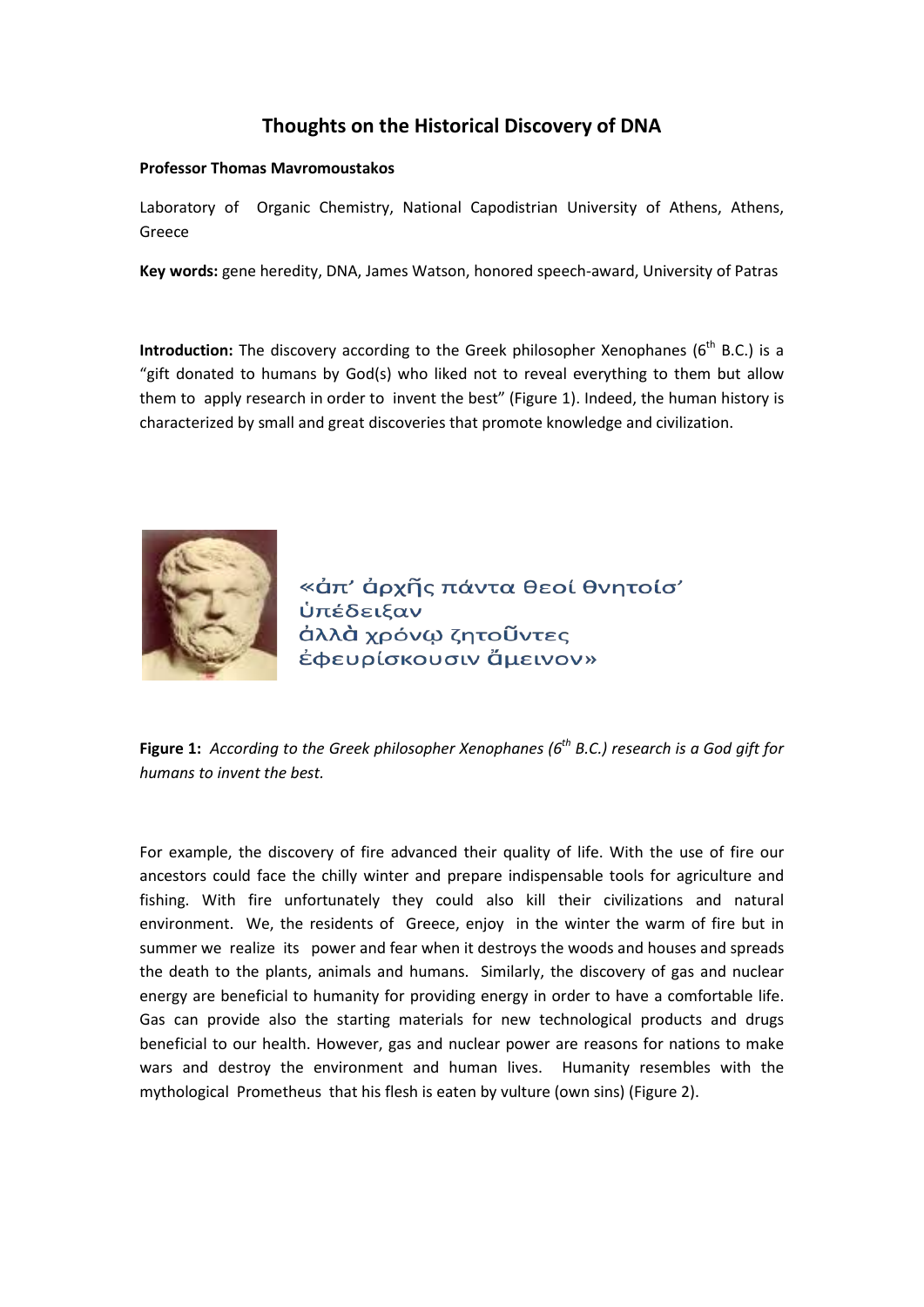

**Figure 2:** *People use the discoveries like fire not only for advancing their quality of life but also to kill their civilization and natural environment. Humanity resembles with the mythological Prometheus that his flesh is eaten by vulture (own sins).* 

**Highlights on the biography of James Watson:** The visiting of the invited speaker James Watson at the University of Patras by Professor John Matsoukas who also assigned me to give an honored speech revived my previous thoughts about discovery. I imagined myself in the middle of the ship travelling a journey to explore a recent discovery that leads in the course of history the humanity to the light and that leaves helical traces that reach the heavens. I wished this discovery brought peace to the humanity and people shared their respect by joining their hands (Figure 3).



**Figure 3:** *The dreaming for a journey that leads to the light and people sharing their respect by joining their hands in a double helix.*

Here are given the major highlights of my speech. Today, Greece hosts the father of two children, the teacher and humanist and excellent scientist James Dewey Watson. James Watson shared the highest scientific distinction with Francis Crick and Maurice Wilkins, the Nobel of Physiology and Medicine in 20.10.1962 (1,2) "for their discoveries concerning the molecular structure of [nucleic acids](http://en.wikipedia.org/wiki/Nucleic_acid) and its significance for information transfer in living material".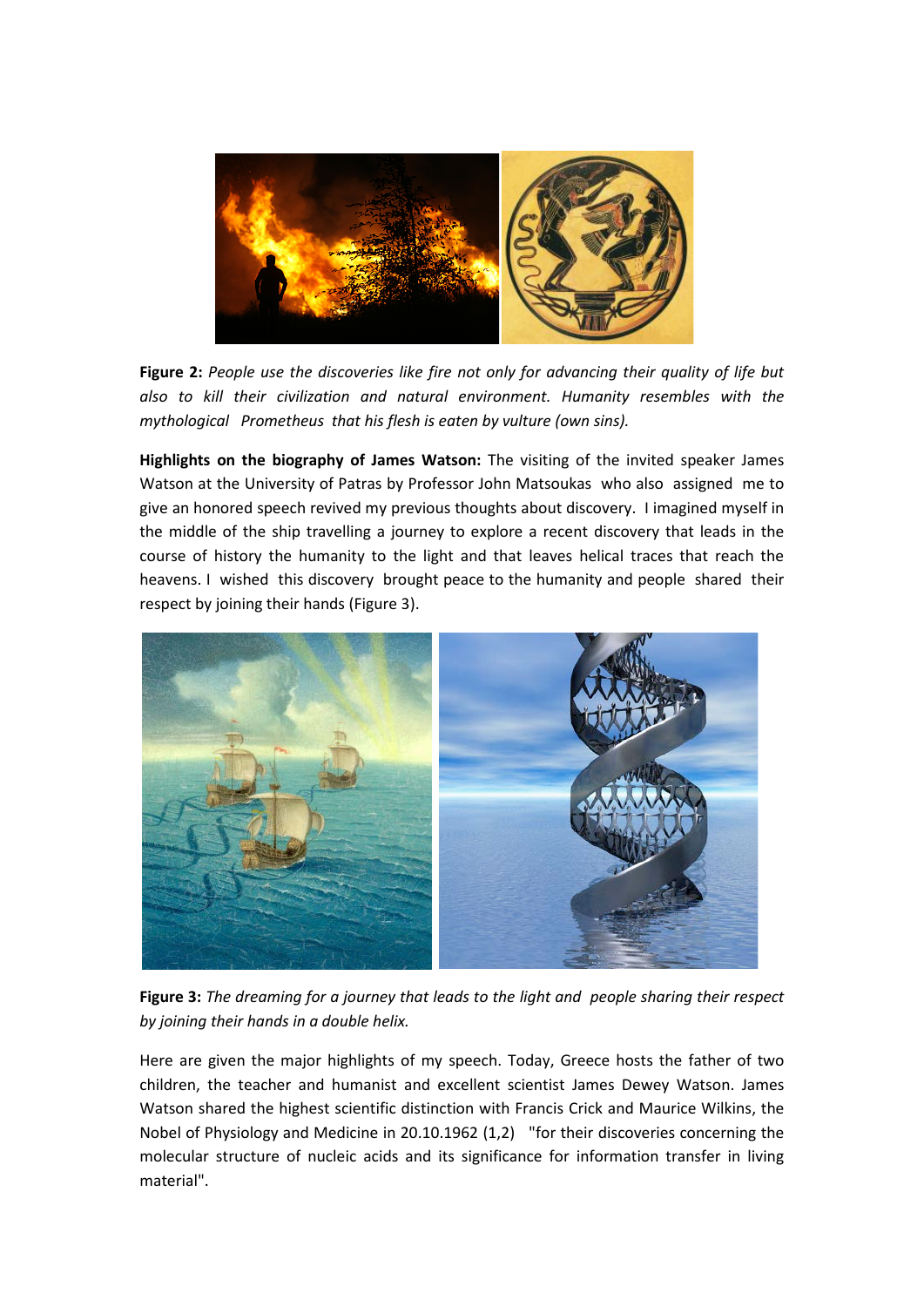

**Figure 4:** *The three Nobel winners Francis Crick (left), James Watson (middle) and Maurice Wilkins (right)*

As far as I am concerned the academic personnel of University of Patras should feel proud of Professor J. Watson being today (11.4.2011) honored as emeritus doctor, the already honored by plethora of awards emeritus. I strongly believe that all academic personnel and scientists of Greece have also the same feeling (Figure 5).



**Figure 5:** *Nobel Prize winner J. Watson is honored as emeritus doctor by the Academic Personnel of the University of Patras.*

James Watson was born in  $6<sup>th</sup>$  of April 1928, in [Chicago, Illinois](http://en.wikipedia.org/wiki/Chicago,_Illinois) of USA. When he was 15 years old he was accepted in the Department of Zoology in the University of the same state. At the beginning he showed strong interest in ornithology. The book by Erwin Schordinger "What is life" where it is mentioned that genes are carriers of heredity changed his research interests and finally led him to the discovery of double helix. After completing the undergraduate studies in 1947 continued his education and received his Ph.D. in 1950 from Indiana University under the supervision of Salvador Edward Luria (1912-1991). E. Luria was a distinguished research personality and shared a Nobel Prize for his work with [Max](http://en.wikipedia.org/wiki/Max_Delbr%C3%BCck)  [Delbrück,](http://en.wikipedia.org/wiki/Max_Delbr%C3%BCck) on the [Luria-Delbrück experiment,](http://en.wikipedia.org/wiki/Luria-Delbr%C3%BCck_experiment) which is related to the nature of genetic [mutations.](http://en.wikipedia.org/wiki/Mutation) E. Luria and M. [Delbrüc were](http://en.wikipedia.org/wiki/Max_Delbr%C3%BCck) among the leaders of ["Phage Group"](http://en.wikipedia.org/wiki/Phage_Group), an important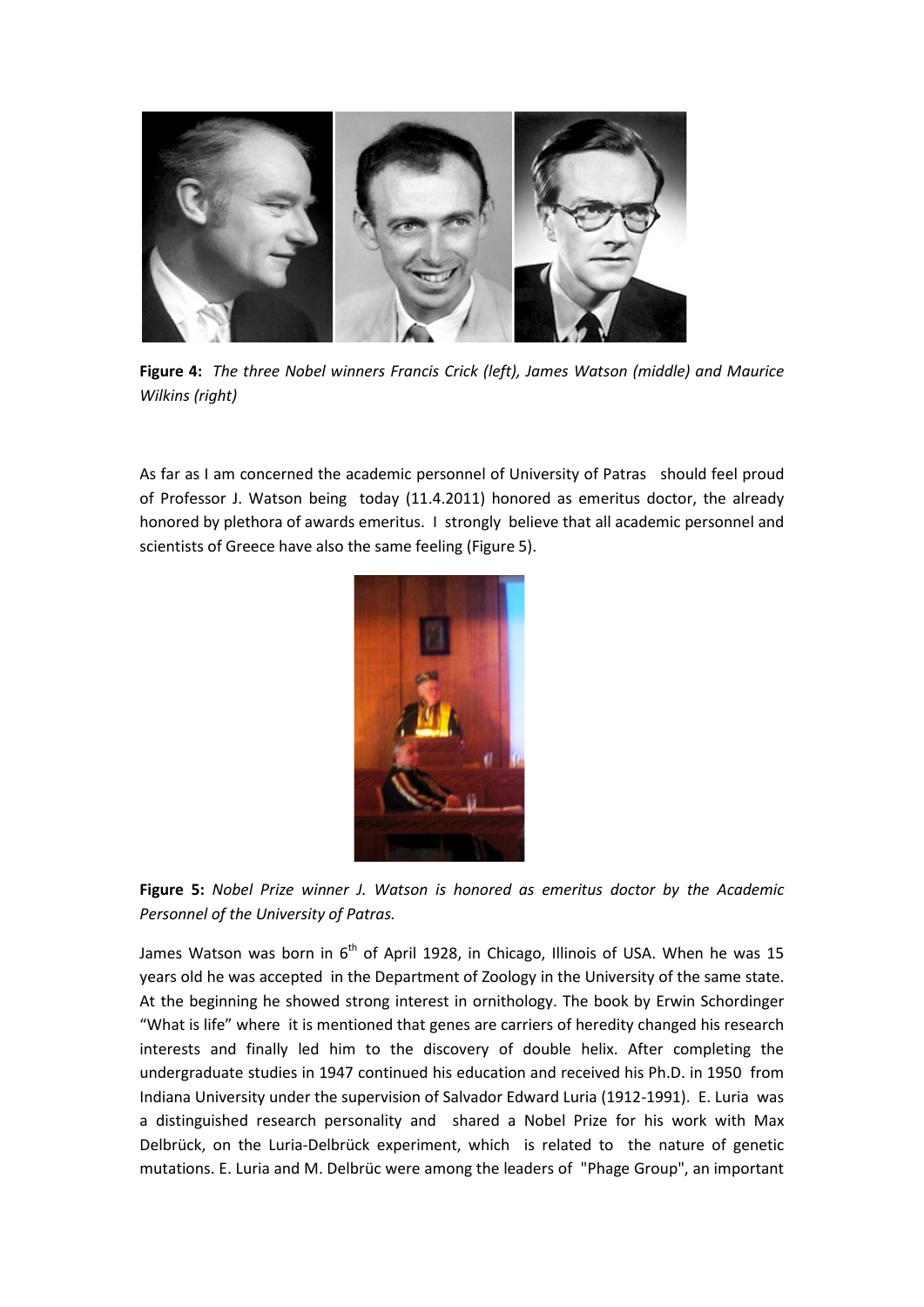movement of geneticists, who made use of the [viruses](http://en.wikipedia.org/wiki/Virus) that infect [bacteria,](http://en.wikipedia.org/wiki/Bacteria) called [bacteriophages](http://en.wikipedia.org/wiki/Bacteriophages) (phagos means the one that eats in Greek language).

Watson then went to [Copenhagen University](http://en.wikipedia.org/wiki/Copenhagen_University) for post doctoral research for a year to work in the laboratory of biochemist [Herman Kalckar.](http://en.wikipedia.org/wiki/Herman_Kalckar) Kalckar's research interests focused on the enzymatic synthesis of nucleic acids, and he would use phages as an experimental system. These research interests did not coincide with Watson's who wanted to explore the structure of DNA. For this reason, thus Watson spent part of the year in Copenhagen conducting experiments with microbial physiologist Ole Maaloe, then a member of the Phage Group. J. Watson during his working with Kalckar, was lucky enough to visit Italy and listen to a speech by Maurice Wilkins who talked about the crystallographic structures of nucleic acids. This speech increased further his willing to study DNA and the way this is copied. Meanwhile, Oswald Avery (1877-1955) discovered that DNA is responsible for transferring the heredity and Erwin Chargaff (1905-2002) the rules of pairing of DNA bases, thus purine adenine pairs with thymine and pyrimidine guanine with cytosine. These discoveries led him to the decision to move to the famous Cavendish laboratory of Oxford England where X-rays are used as a tool for the structure determination of three dimension structure of bioactive molecules.

Salvador Edward Luria arranged for John Kendrew (1917-1997) to meet James Watson. John Kendrew is absent from the laboratory in a trip and Max Perutz (1914-2002) took the responsibility to meet James Watson. I do not mention accidentally these names. Kendrew shared in 20.11.1962 the [Nobel Prize](https://en.wikipedia.org/wiki/Nobel_Prize) for [Chemistry](https://en.wikipedia.org/wiki/Chemistry) with [Perutz](https://en.wikipedia.org/wiki/Max_Perutz) for determining the first atomic structures of [proteins](https://en.wikipedia.org/wiki/Protein) (myoglobin and hemoglobin correspondingly) using [X-ray](https://en.wikipedia.org/wiki/X-ray_crystallography)  [crystallography](https://en.wikipedia.org/wiki/X-ray_crystallography) (the same day they received the Nobel Prize Watson, Crick and Wilkins). It appears that Watson everywhere he was going was meeting Nobel Prize Winners (Figure 6). It is also worth mentioning that in the laboratory of Cavendish he worked, famous scientists and inventors as J.C. Maxwell, Lord Rayleigh, J.J. Thompson and E. Rutherford exerted research activity. The time he arrived in Cavendish laboratory, director was Sir Lawrence Bragg who also received Physics Nobel Prize with his father Henry for their work in X-ray crystallography.



**Figure 6:** *J. Watson resembles a bee that stores knowledge for discovering the structure of the double helix of DNA, recognized as one of the most important discoveries.*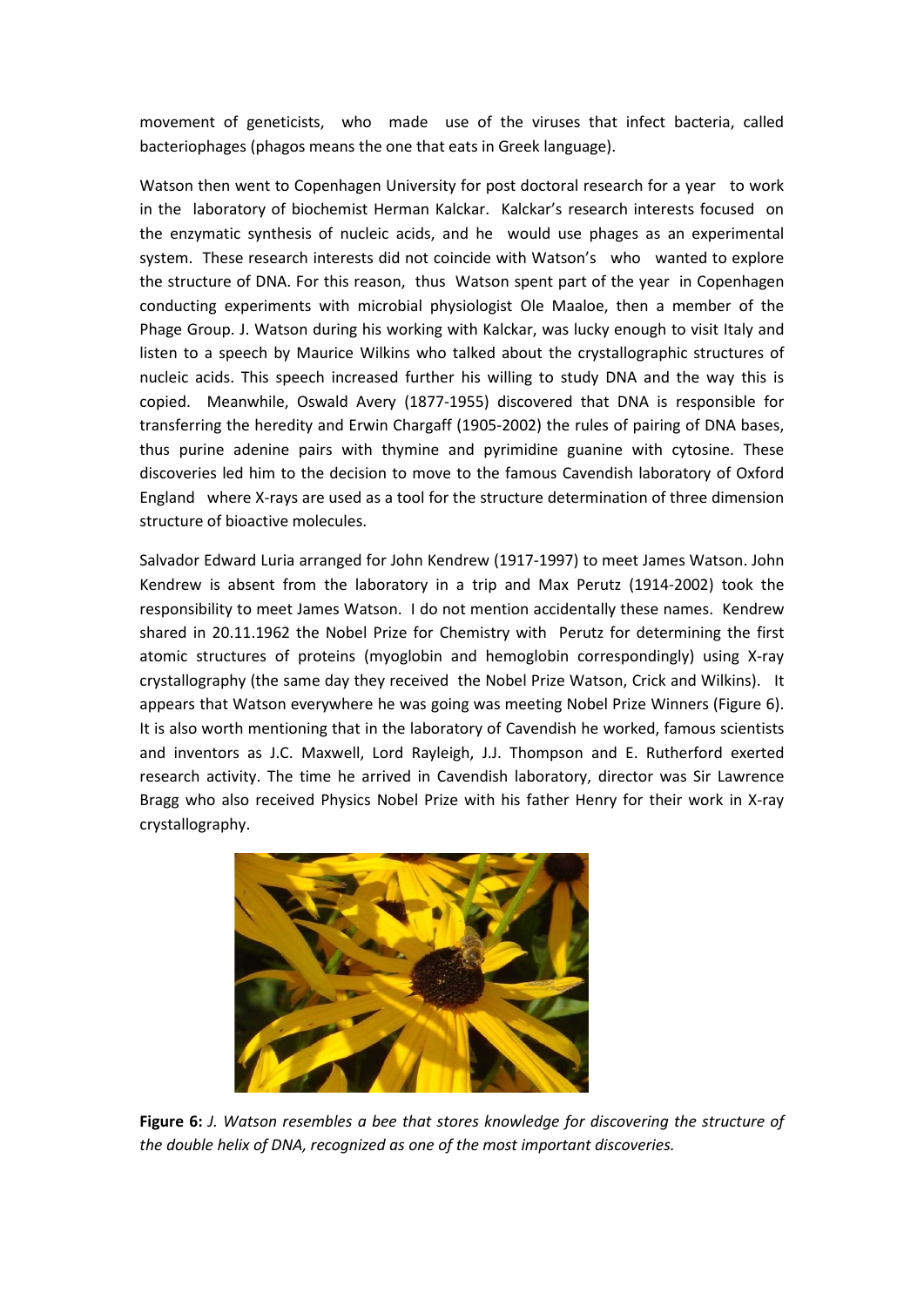In the laboratory of Cavendish James Watson met the physicist Francis Crick who changed research interests towards biology and he was pursuing Ph.D. studies in the x-ray crystallography of proteins. With him, James Watson started an intensive effort to determine the crystal structure of DNA using molecular models. This effort is supported by the physicist Maurice Wilkins who was working in the Royal College of the University of London. Maurice Wilkins provided James Watson and Francis Crick with the DNA-B form crystallographic data obtained by the distinguished scientist Rosalind Franklin. Their efforts are further intensified as their competitor Nobel Prize Winner in Chemistry (1954) and Peace (1962) Linus Pauling (1901-1994) published the wrong triple helix structure of DNA.

From the so far story towards the discovery of DNA two wise teachings must be mentioned:

(a) Even top scientists as L. Pauling can make a scientific mistake. These mistakes do not reduce their great contribution to the science. The mistakes usually work in favor of the scientific truth. Scientists do not rely on the name but the actual validation of the scientific truth. James Watson and Francis Crick realized immediately the mistake of Linus Pauling and this was a driving force to discover earlier the structure of DNA.

(b) Every great discovery has behind a lot of other contributors. The existing knowledge helped James Watson Francis Crick and Maurice Wilkins to discover the structure of DNA. Without the experimental data provided by Maurice Wilkins and obtained by Rosalind Franklin it is sure that the discovery of DNA would come later.

J. Watson and F. Crick failed at first to pair with a right way the bases of DNA. Fortunately, a visit of Jerry Donohue to their laboratory gives a solution to their problem. He explains them that bases exist in keto form and not enol as it is proposed in educational books and applied to their metallic models. Here it comes another wise teaching.

(c) Scientists must be opened to the new knowledge. They must try the new ideas which may lead to new successful avenues.

Indeed, when the two scientists followed the hint of J. Donohue the success has come very early (Figure 7).

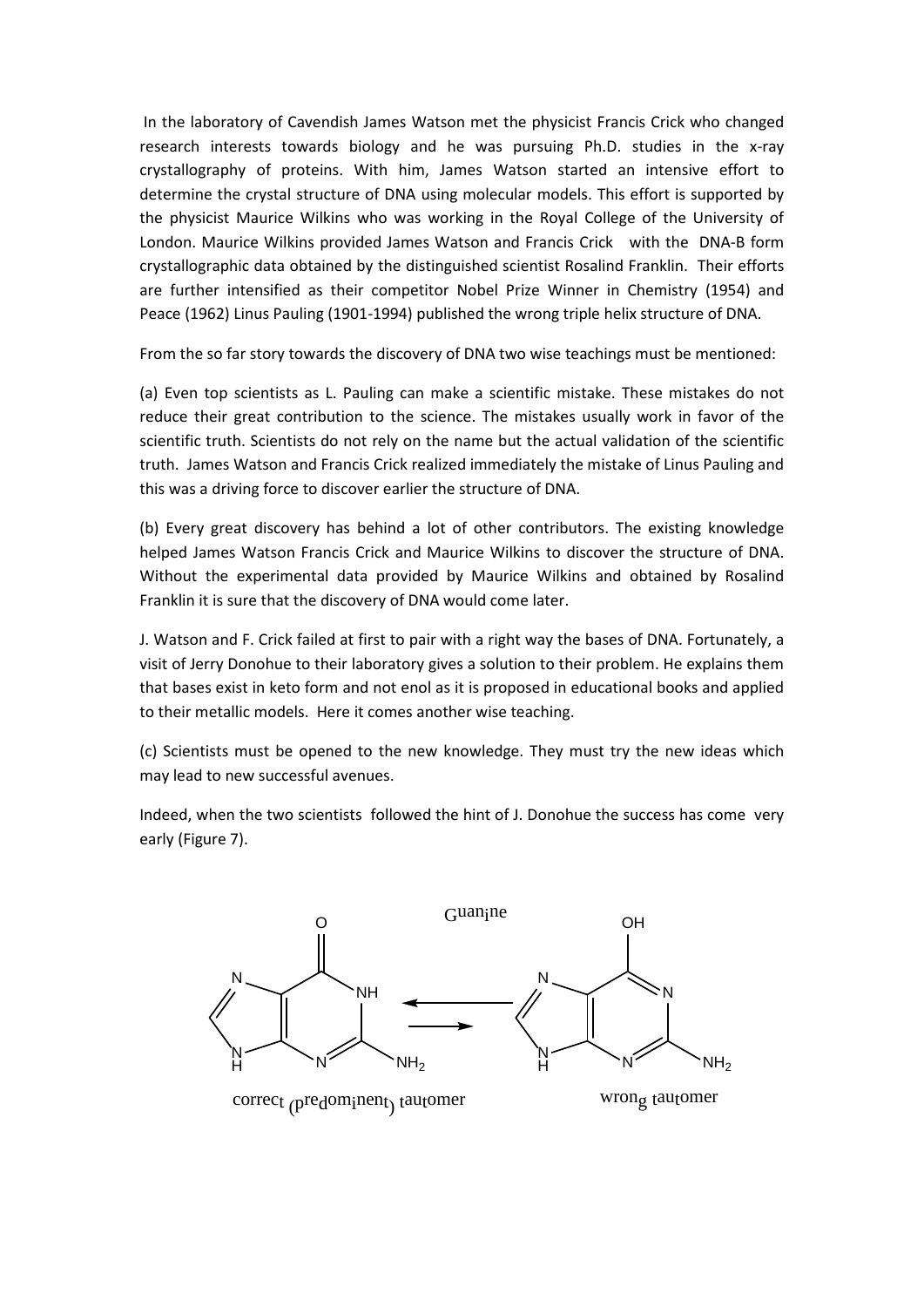

**Figure 7:** *The correct and wrong tautomers for the Guanine base of DNA (top). The way DNA bases interact in a part of a helix (down).* 

In 28.2.1953 J. Watson and F. Crick succeeded to pair in a correct way the bases of DNA and revealed that DNA has a structure of double helix. This structure can explain the copy of the genetic material. One of the greatest achievements in the word has been accomplished and Watson as a new Archimedes shouts EUREKA-EUREKA (Greek word that means I found it) (Figure 8).



**Figure 8:** *The great discoveries are characterized by EUREKA-EUREKA. On the left is shown J. Watson and on the right Archimedes.*

This discovery will lead to new scientific horizons for the humanity, an «ANOSIS" (Anosis is the force that leads objects to float. Unfortunately, the word «anosis» does not exist in the English language. The law of anosis is written as the law of flotation). A floating object displaces its own weight of the fluid in which it floats). Molecular Biology, Medicine,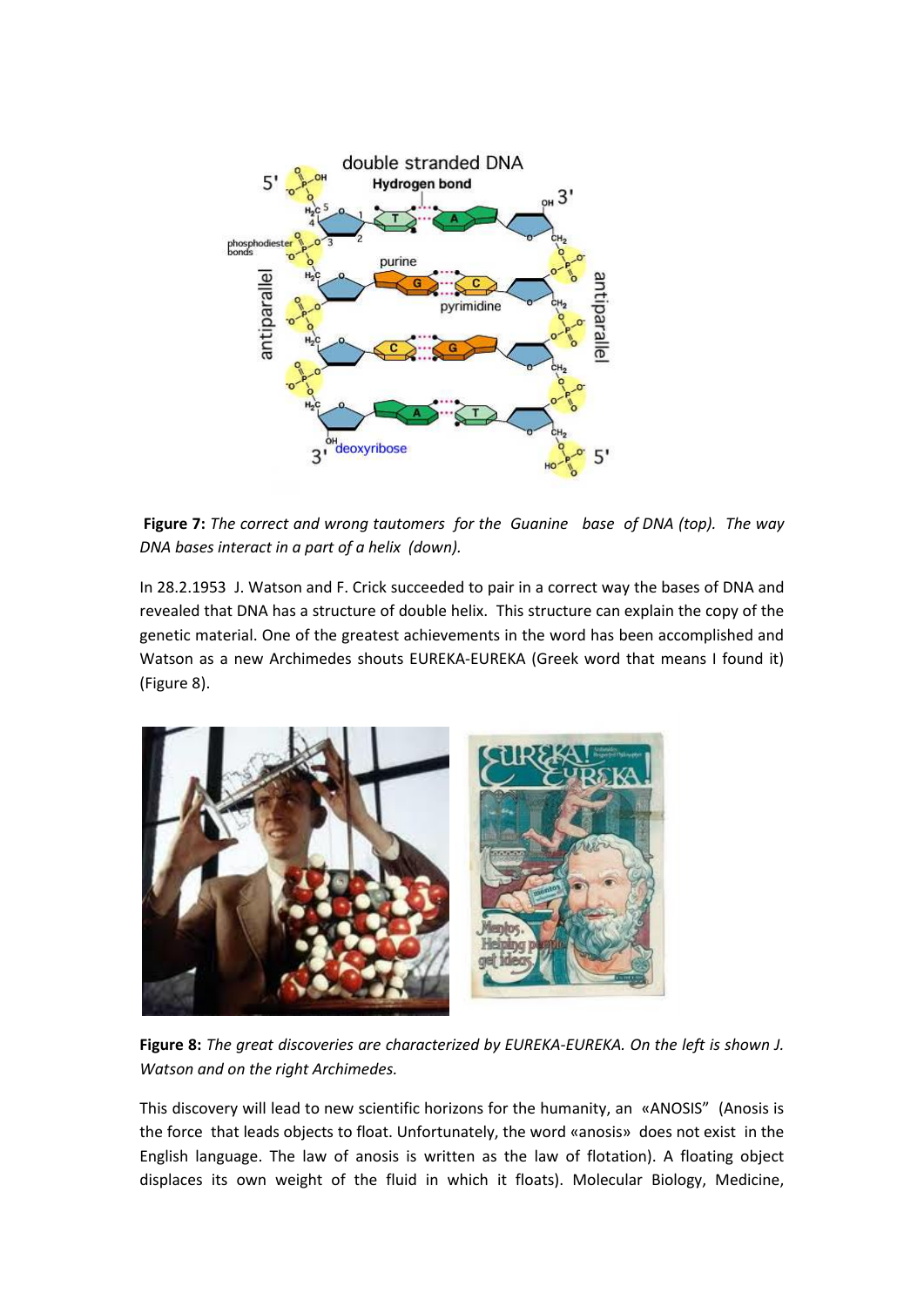Genetics, Genetics Mechanics and Biotechnology developed tremendously because of the discovery of the structure of DNA.

The scientific work on the structure of DNA is published in the top scientific journal Nature on April 25<sup>th</sup> and May 30<sup>th</sup> of 1953 [1,2]. In the first chronologically short publication it is explained in a succinct way the scientific discovery. For the first time the authors formulated a relationship between structure and bioactivity. The structure of DNA is responsible for the way that it copies the genetic material. Today, this relationship is recognized for all scientists who are working on biological and pharmaceutical sciences (Figure 9).



**Figure 9:** *The relationship between structure and bioactivity was first recognized in the article entitled "Molecular Structure of Nucleic Acids" published in Nature by the authors J. Watson and F. Crick on April 25th of 1953.* 

The dilemma of who will be the first in the publication is left to the "coin" to decide. This is another important wise advice for the action of the two co-authors.

(d) When there is no sign of who has contributed most in a scientific article, then the decision is made from "a not controlled but fair factor". This is the best decision that leaves happy the scientists and causes no conflicts.

James Watson served after the discovery of DNA (1956-1976) as a Professor at Harvard University teaching Molecular Biology in Cambridge of Boston in USA (Figure 10). From 1968 to 2007, he served as director, president and provost in the laboratory of Cold Spring Harbor of Long Island. Today, he is an emeritus provost of the same laboratory. His research activities focus in the use of Genetics for the cure of cancer and brain diseases.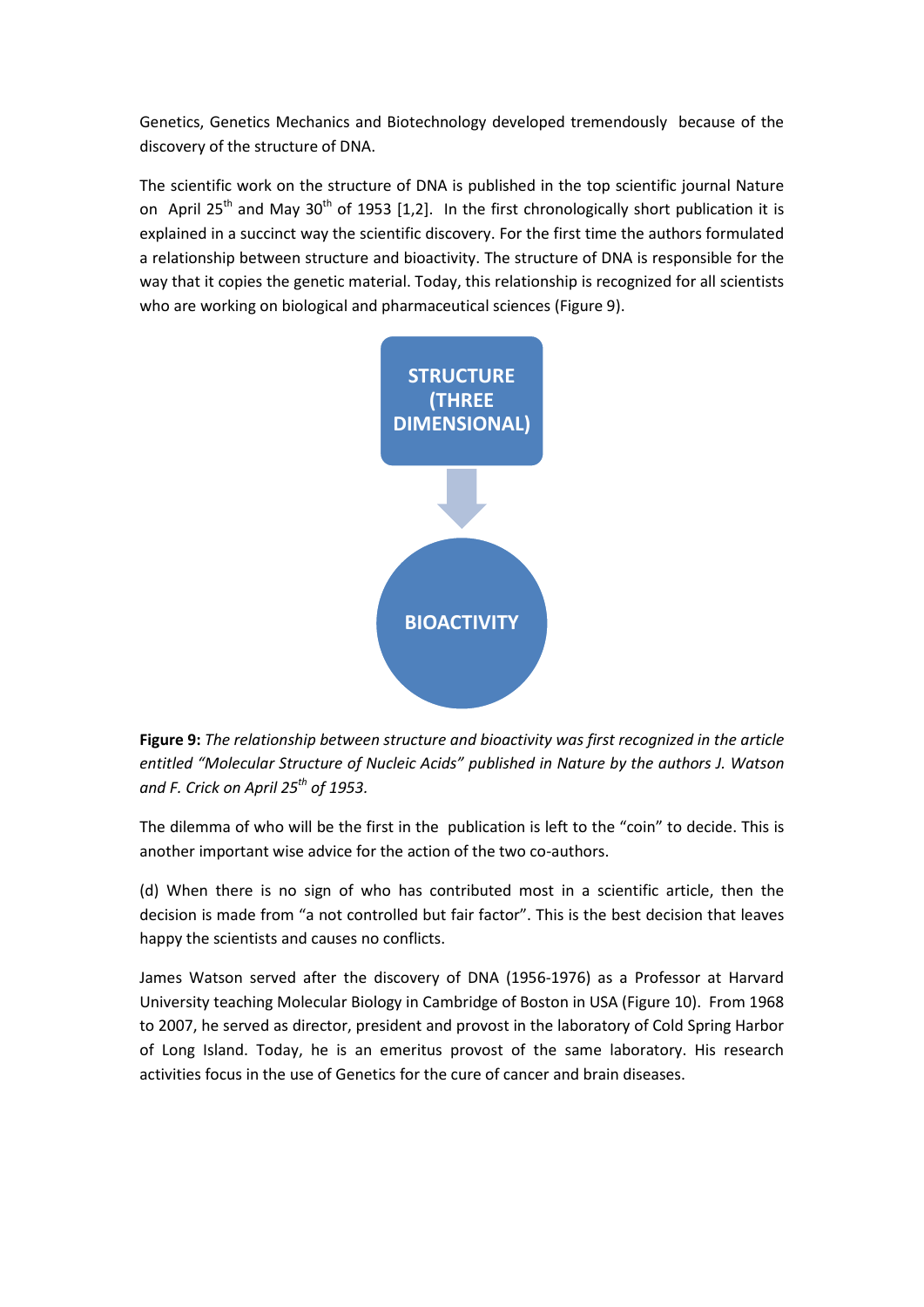

**Figure 10:** *J.D. Watson portrait at Harvard University of Cambridge, USA (1964)*

It is important to say that he has been involved in the programme for establishment of human gonidioma (1988-1992). However, he had to step down because he argued with the Head of National Institute of Health, USA regarding the free access of gene sequences. James Watson disagreed that private patents should be issued for the gene sequence. He wanted the scientific knowledge to be opened and easily accessible to all scientists.

(e) This is another message from his life. Scientists and especially academics should not see scientific knowledge as a means of being rich. They should help to be spread out and become available with the lowest cost to those scientists who are interested in building new research eras in scientific knowledge.

James Watson was a lover of piece and argued about the involvement of USA in the Vietnam war. He argued also in the utilization of nuclear energy by private people. James Watson believed that scientific research in Genetics will lead finally to the cure of cancer. He is convinced that the right applications of DNA discovery will lead to the decrease of human pain [3,4]. This optimism of James Watson makes us to think that in spite of the fact that DNA discovery nests bioethics and eugenics problems which the lawyers try to solve, it constitutes probably the greatest of all discoveries that can provide humanity with light. I remind you that we travel in a ship and we are looking for the light that leads to the eternal life of love (Figure 11).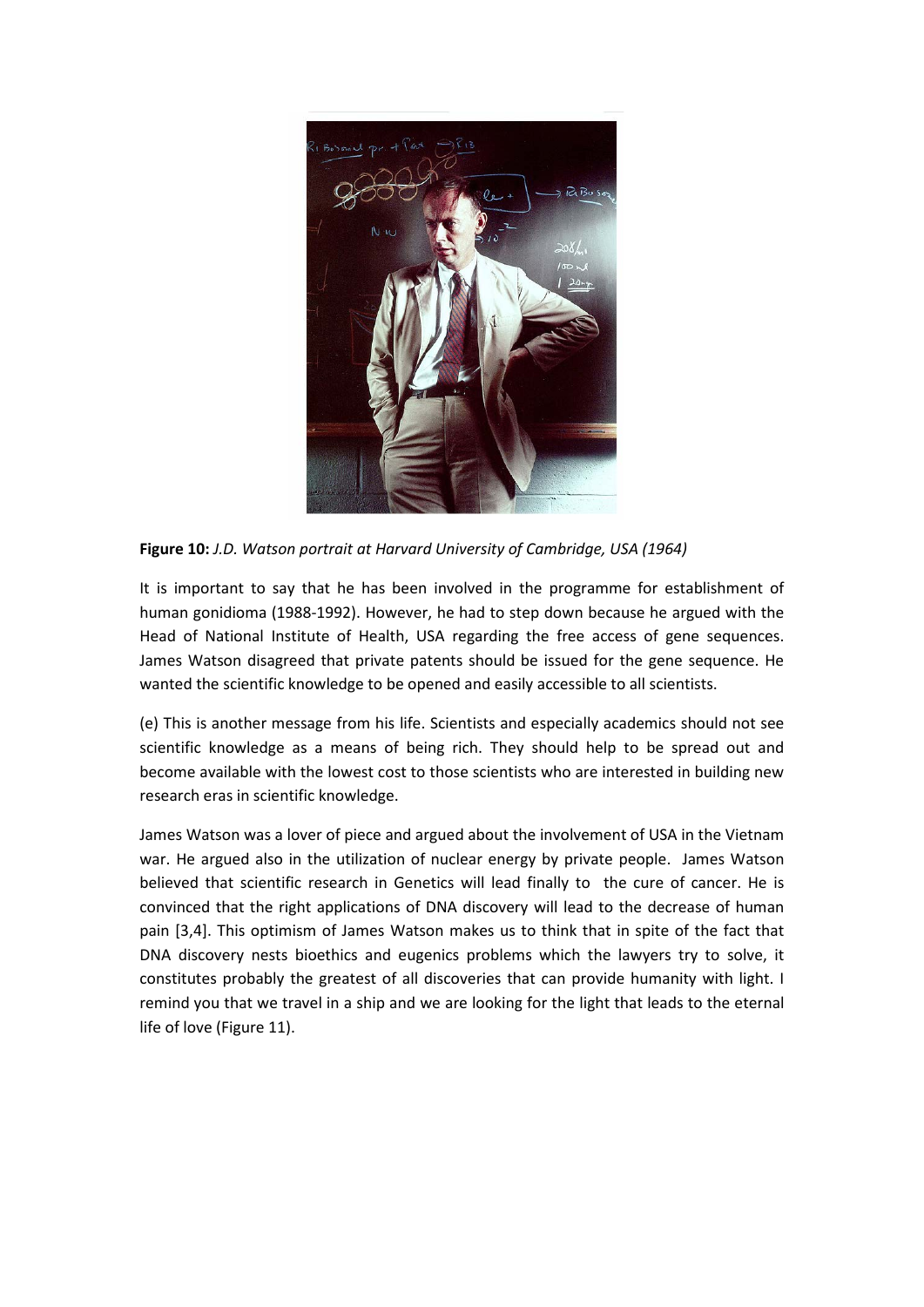

**Figure 11:** *Helices are everywhere in the biological environment*

I would finish this short presentation on James Watson saying this optimistic dictum: I am pretty convinced that discovery of DNA and the next to come related to DNA scientific research have all the requirements that can lead to humanity in the real light of happiness (Figure 12).



**Figure 12**: J. Watson with some students of Patras University

## **References.**

1. Watson J.D. and Crick F.H.C.: A structure for Deoxyribose Nucleic Acid. Nature 171: 737- 738 (1953)

2. Watson J.D. and Crick F.H.C.: Genetical Implications of the structure of Deoxyribonucleic Acid. Nature 171: 964-967 (1953)

3. Watson J.D.: A Geneticist's Cancer Crusade. The Wall Street Journal: The Weekend Interview. November 27 (2010).